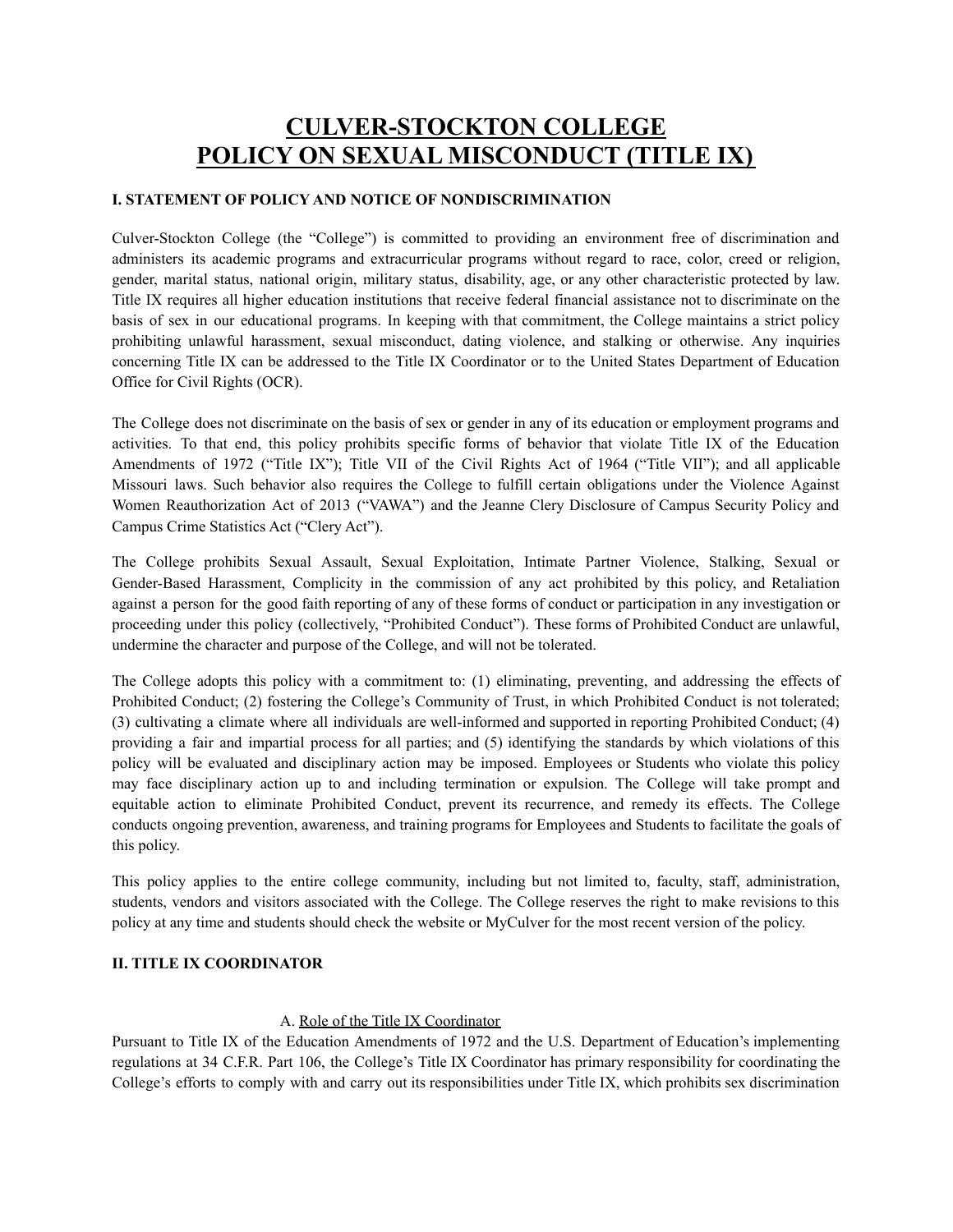in all the operations of this College, as well as retaliation for the purpose of interfering with any right or privilege secured by Title IX.

Sexual misconduct against students, including sexual harassment, sexual assault, rape, and sexual exploitation, can be a form of sex discrimination under Title IX. The Title IX Coordinator oversees the College's response to reports and complaints that involve possible sex discrimination to monitor outcomes, identify and address any patterns, and assess effects on the campus climate, so the College can address issues that affect the wider school community. A student should contact the Title IX Coordinator or Deputy Title IX Coordinator(s) in order to:

- seek information or training about students' rights and courses of action available to resolve reports or complaints that involve potential sex discrimination, including sexual misconduct,
- file a complaint or make a report of sex discrimination, including sexual misconduct,
- notify the College of an incident or policy or procedure that may raise potential Title IX concerns,
- get information about available resources (including confidential resources) and support services relating to sex discrimination, including sexual misconduct, and
- ask questions about the College's policies and procedures related to sex discrimination, including sexual misconduct.

The College's Title IX compliance team includes:

- Diane Bozarth if the College's Title IX Coordinator and can be reached by telephone at (573) 288-6473, or by email at [dbozarth@culver.edu](mailto:dbozarth@culver.edu)
- Pat Atwell is the College's Deputy Title IX Coordinator and can be reached by telephone at (573) 288-6424, or by email at **[patwell@culver.edu](mailto:patwell@culver.edu)**
- Amy Baker, Executive Director of Human Resources, is the College's Deputy Title IX Coordinator and can be reached by telephone at (573) 288-6493, or by email at [abaker@culver.edu](mailto:abaker@culver.edu)
- The Dean of Student Life may be reached by telephone at (573) 288-6334.
- Campus Safety may be reached by telephone at (573) 288-6300, or by email at campussafety@culver.edu. Campus Safety's office is located in the Gladys Crown Student Center in room 201.

In the event that the incident, policy, or procedure about which the student seeks to file a report or complaint creates the appearance of a conflict of interest with one of the members of the Title IX compliance team, students may contact any other member of the team.

Inquiries or complaints that involve potential violations of Title IX may also be referred to the U.S. Department of Education's Office for Civil Rights, which can be reached at:

https://wdcrobcolp01.ed.gov/cfapps/OCR/contactus.cf[m\]](https://wdcrobcolp01.ed.gov/cfapps/OCR/contactus.cfm) or the Educational Opportunities Section of the Civil Rights Division of the U.S. Department of Justice (DOJ): http://www.justice.gov/crt/complaint/#three[.](http://www.justice.gov/crt/complaint/%23three)

# B. Functions and Responsibilities of the Title IX Coordinator

The Title IX Coordinator's functions and responsibilities include the following:

# **(1) Training for Students, Faculty, and Staff**

The Title IX Coordinator collaborates with other institutional offices to ensure there is ongoing training, consultation, and technical assistance on Title IX for all students, faculty, and staff, including:

• regular training for faculty and staff outlining their rights and obligations under Title IX, including the appropriate response to reports of sexual misconduct, the obligation to report sexual misconduct to appropriate College officials, and the extent to which counselors and advocates may keep a report confidential, and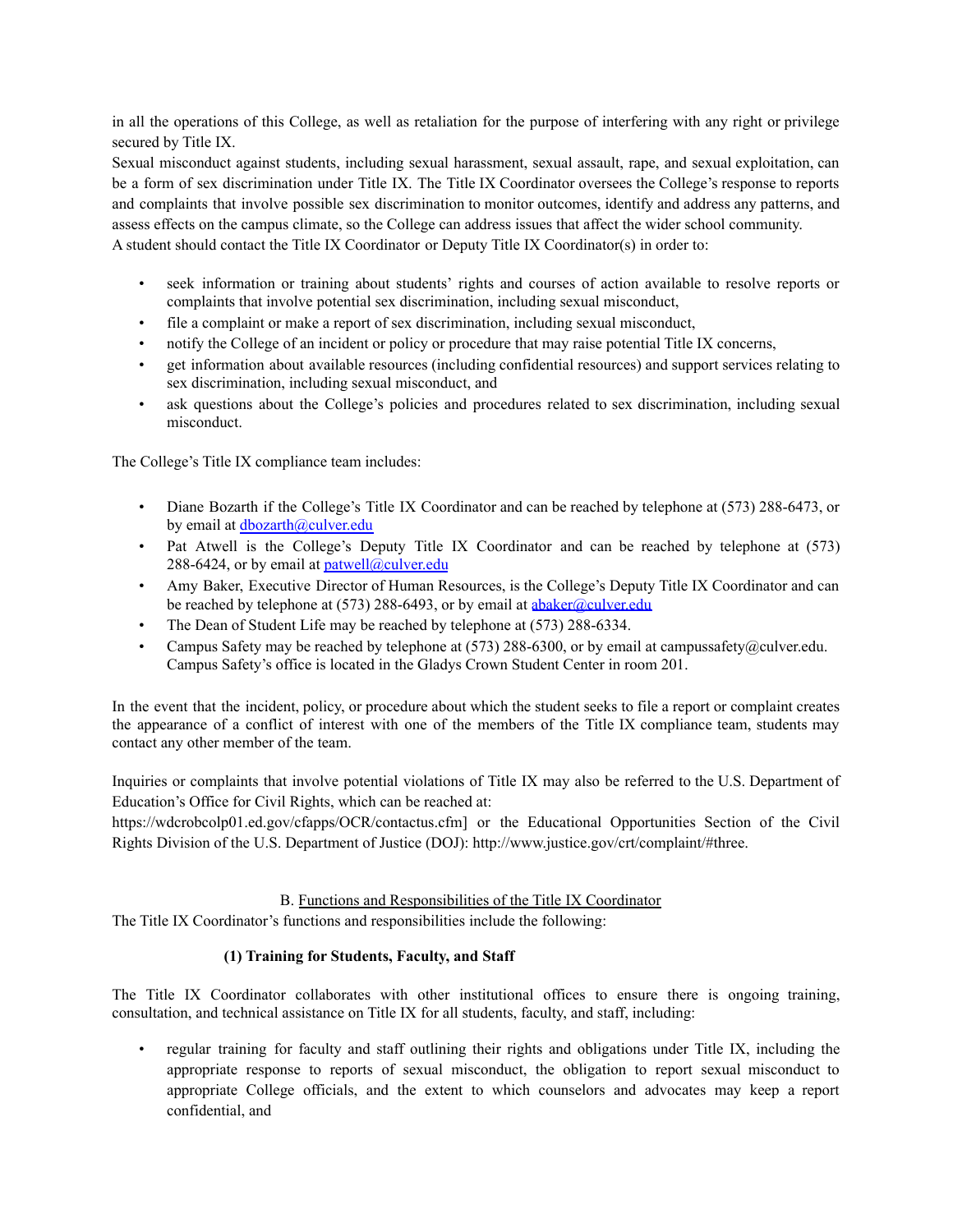• regular training for students outlining their rights under Title IX; with regard to sexual misconduct, this training will include what constitutes sexual misconduct and when it creates a hostile environment, the definition of consent, reporting options (including reports to responsible employees, campus and local law enforcement, and confidential reporting to counselors or advocates), the grievance procedures used to process complaints, applicable disciplinary code provisions relating to sexual misconduct and the consequences of violating those provisions, the role of alcohol and drugs in sexual misconduct, the effects of trauma, strategies and skills for bystander intervention, the offices or individuals with whom students can speak confidentially, the offices or individuals who can provide support services, the employees who must report incidents to the Title IX coordinator, and Title IX's protections against retaliation.

# **(2) Investigations**

The College is responsible for conducting adequate, reliable, and impartial investigations of reports and complaints of sexual misconduct. The Title IX Coordinator ensures federal compliance of this response, including:

- determining whether the report or complaint alleges conduct that may, upon investigation, constitute prohibited sexual misconduct,
- appointing an investigative team upon such determination,
- making certain that individual reports and complaints are handled properly and in a prompt and timely manner,
- informing all parties regarding the grievance process,
- confirming that all parties have been notified of grievance decisions and of the right to, and procedures for, appeal, if applicable,
- maintaining information and documentation related to the investigation in a secure manner, and
- monitoring compliance with timeframes specified in the grievance procedures.

The Title IX Coordinator evaluates requests for confidentiality by those who report or complain about sexual misconduct in the context of the College's responsibility to provide a safe and nondiscriminatory environment for all students. The College's Confidentiality Policy is set forth below.

# **(3) Remedies, Including Interim Measures**

Upon learning of a report or complaint of sexual misconduct, the Title IX Coordinator ensures the institution promptly takes steps to ensure the complainant's equal access to the College's programs and activities and protect the complainant as necessary. Such steps include taking interim measures before the final outcome of any investigation, providing remedial measures after the final outcome of investigation, and making the complainant aware of all available resources, including but not limited to: housing assistance, academic support, counseling, disability services, and health and mental health services.

Upon a finding of prohibited sexual misconduct, the Title IX Coordinator determines, in conjunction with other relevant offices, whether campus-wide remedies should be adopted in response, including review and revision of the College's sexual misconduct policies, increased monitoring, supervision or security at locations where sexual misconduct is reported to occur, and increased education and prevention efforts, including to targeted populations.

If the Conduct Panel finds that an individual engaged in prohibited sexual misconduct, the Title IX Coordinator reviews proposed sanctions before they are imposed to ensure that they, along with the College's interim and long-term measures taken in response to the sexual misconduct, are reasonably calculated to stop the sexual misconduct and prevent its recurrence.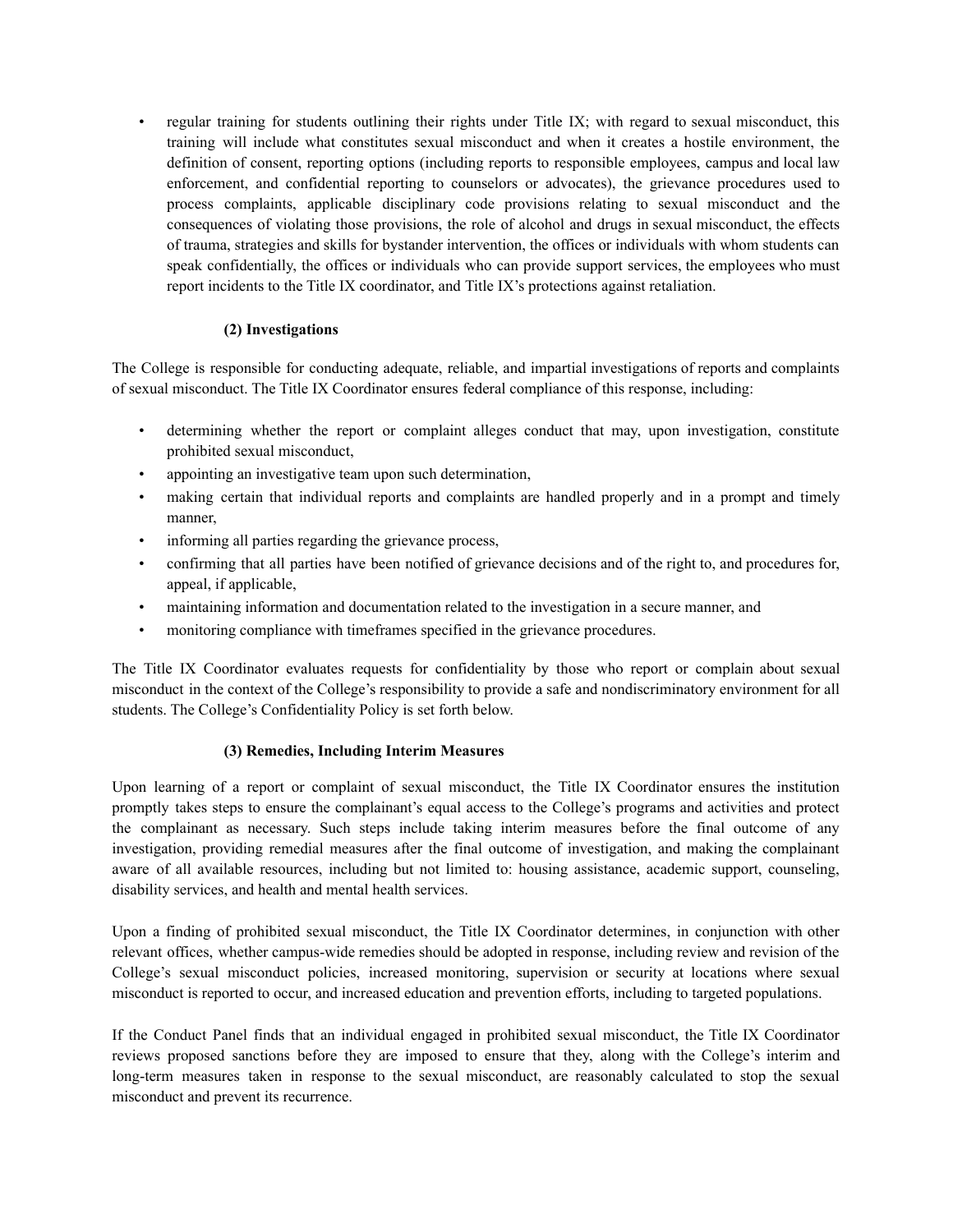#### **(4) Monitoring and Advising**

In order to address sexual misconduct on campus and ensure ongoing compliance with Title IX, the Title IX Coordinator:

- reviews regularly all reports and complaints raising potential Title IX issues throughout the College to ensure that the College responded consistent with its Title IX obligations, even if the report or complaint was initially filed or raised with another individual,
- reviews regularly all reports and complaints raising potential Title IX issues throughout the college to identify and address any patterns,
- reviews regularly the College's policies and procedures to ensure that they comply with the requirements of Title IX,
- ensures the maintenance of files related to grievances, reports, complaints, and other records of potential sex discrimination, including sexual misconduct, in a secure manner,
- assesses regularly the College's compliance with, and the effectiveness of, policies and procedures related to sex discrimination, including sexual misconduct, and recommends modifications where appropriate,
- coordinates regularly with the Director of Campus Safety who serves as the College's Clery Act Compliance Officer with respect to overlapping obligations related to sexual misconduct against students, including prevention, education, and training,
- consults regularly campus stakeholders to promote campus-wide awareness and discussion of Title IX-related issues, and develop and implement any modifications of policies and procedures to prevent and eliminate sex discrimination, including sexual misconduct, and
- ensures that appropriate policies and procedures are in place for working with local law enforcement and coordinating with local victim advocacy organizations and service providers, including rape crisis centers.

## **III. PROHIBITED CONDUCT UNDER THIS POLICY**

Conduct under this policy is prohibited regardless of the sex, sexual orientation and/or gender identity/expression of the Complainant or Respondent. Prohibited Conduct includes the following specifically defined forms of behavior: Sexual Assault, Sexual Exploitation, Intimate Partner Violence, Stalking, Sexual or Gender-Based Harassment, Complicity, and Retaliation.

# **1. DEFINITTIONS**

#### **A. Sex-Based Harassment**

"Sex-based harassment" includes *sexual harassment* and *gender-based harassment*.

#### **B. Sexual Harassment**

"Sexual harassment" is *unwelcome conduct* of a sexual nature, including but not limited to unwelcome sexual advances; requests for sexual favors; or other verbal or nonverbal conduct of a sexual nature, including *rape*, *sexual assault*, and *sexual exploitation*. In addition, depending on the facts, dating violence, domestic violence, and stalking may also be forms of sexual harassment.

#### **C. Gender-Based Harassment**

"Gender-based harassment" is *unwelcome conduct* of a nonsexual nature based on a student's actual or perceived sex, including conduct based on gender identity, gender expression, and nonconformity with gender stereotypes.

# **D. Unwelcome Conduct**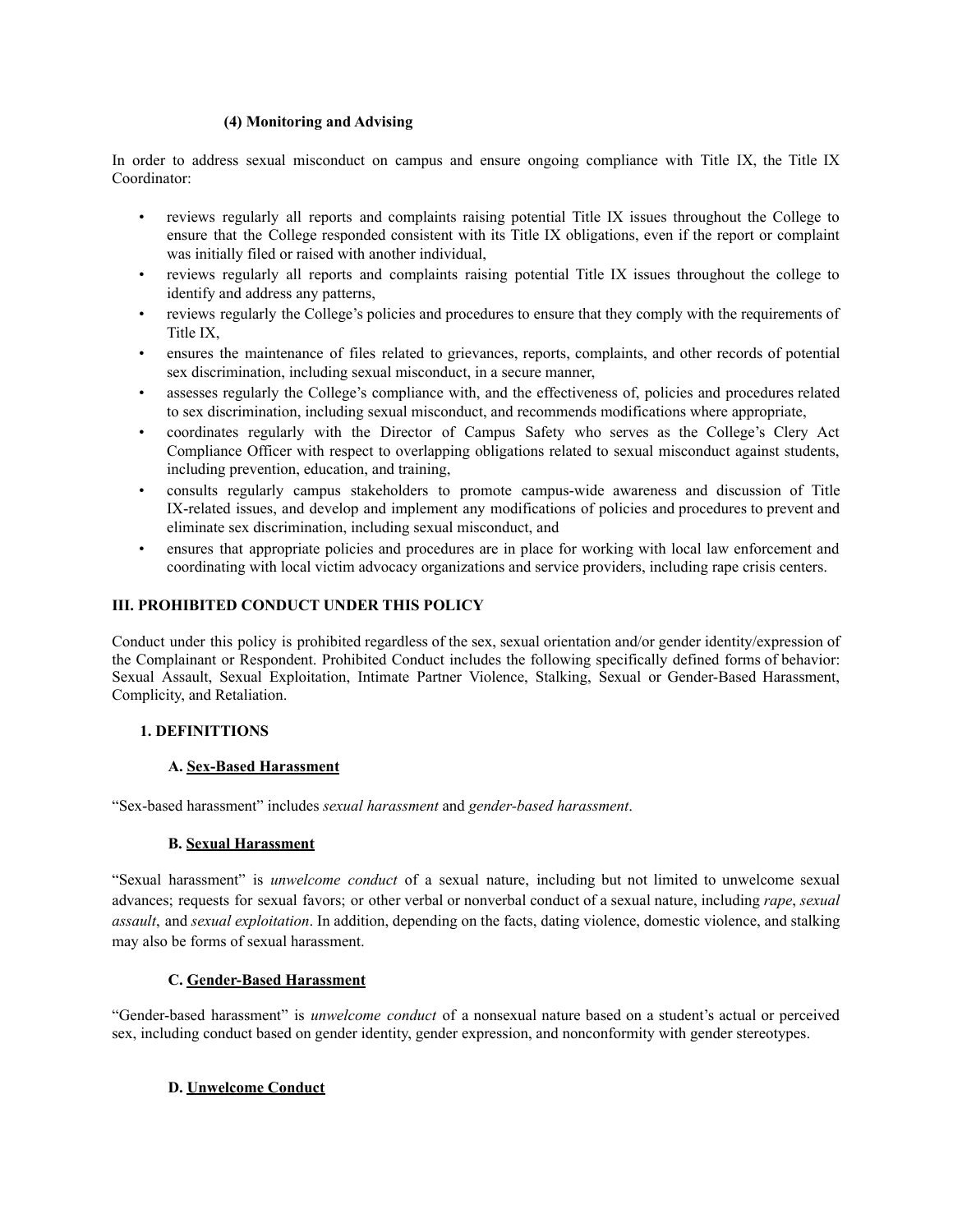Conduct is considered "unwelcome" if the student did not request or invite it and considered the conduct to be undesirable or offensive.

Unwelcome conduct may take various forms, including, name-calling, graphic or written statements (including the use of cell phones or the Internet), or other conduct that may be physically threatening, harmful, or humiliating. Unwelcome conduct does not have to include intent to harm, be directed at a specific target, or involve repeated incidents. Unwelcome conduct can involve persons of the same or opposite sex.

Participation in the conduct or the failure to complain does not always mean that the conduct was welcome. The fact that a student may have welcomed some conduct does not necessarily mean that a student welcomed other conduct. Also, the fact that a student requested or invited conduct on one occasion does not mean that the conduct is welcome on a subsequent occasion.

# **E. Hostile Environment**

A "hostile environment" exists when *sex-based harassment* is sufficiently serious to deny or limit the student's ability to participate in or benefit from the College's programs or activities.

A hostile environment can be created by anyone involved in a College's program or activity (*e.g*., administrators, faculty members, students, and campus visitors).

In determining whether *sex-based harassment* has created a hostile environment, the College considers the conduct in question from both a subjective and objective perspective. It will be necessary, but not enough, that the conduct was *unwelcome* to the student who was harassed. But the College will also need to find that a reasonable person in the student's position would have perceived the conduct as undesirable or offensive in order for that conduct to create or contribute to a hostile environment.

To make the ultimate determination of whether a hostile environment exists for a student or students, the College considers a variety of factors related to the severity, persistence, or pervasiveness of the *sex-based harassment*, including: (1) the type, frequency, and duration of the conduct; (2) the identity and relationships of persons involved; (3) the number of individuals involved; (4) the location of the conduct and the context in which it occurred; and, (5) the degree to which the conduct affected one or more student's education.

The more severe the *sex-based harassment*, the less need there is to show a repetitive series of incidents to find a hostile environment. Indeed, a single instance of *sexual assault* may be sufficient to create a hostile environment. Likewise, a series of incidents may be sufficient even if the *sex-based harassment* is not particularly severe.

# *First Amendment Considerations*

This policy does not impair the exercise of rights protected under the First Amendment. The College's sexual misconduct policy prohibits only sex-based harassment that creates a hostile environment. In this and other ways, the College applies and enforces this policy in a manner that respects the First Amendment rights of students, faculty, and others.

# **F. Sexual Assault**

"Sexual assault" is actual or attempted sexual contact with another person without that person's *consent*. Sexual assault includes, but is not limited to:

• Intentional touching of another person's intimate parts without that person's *consent*; or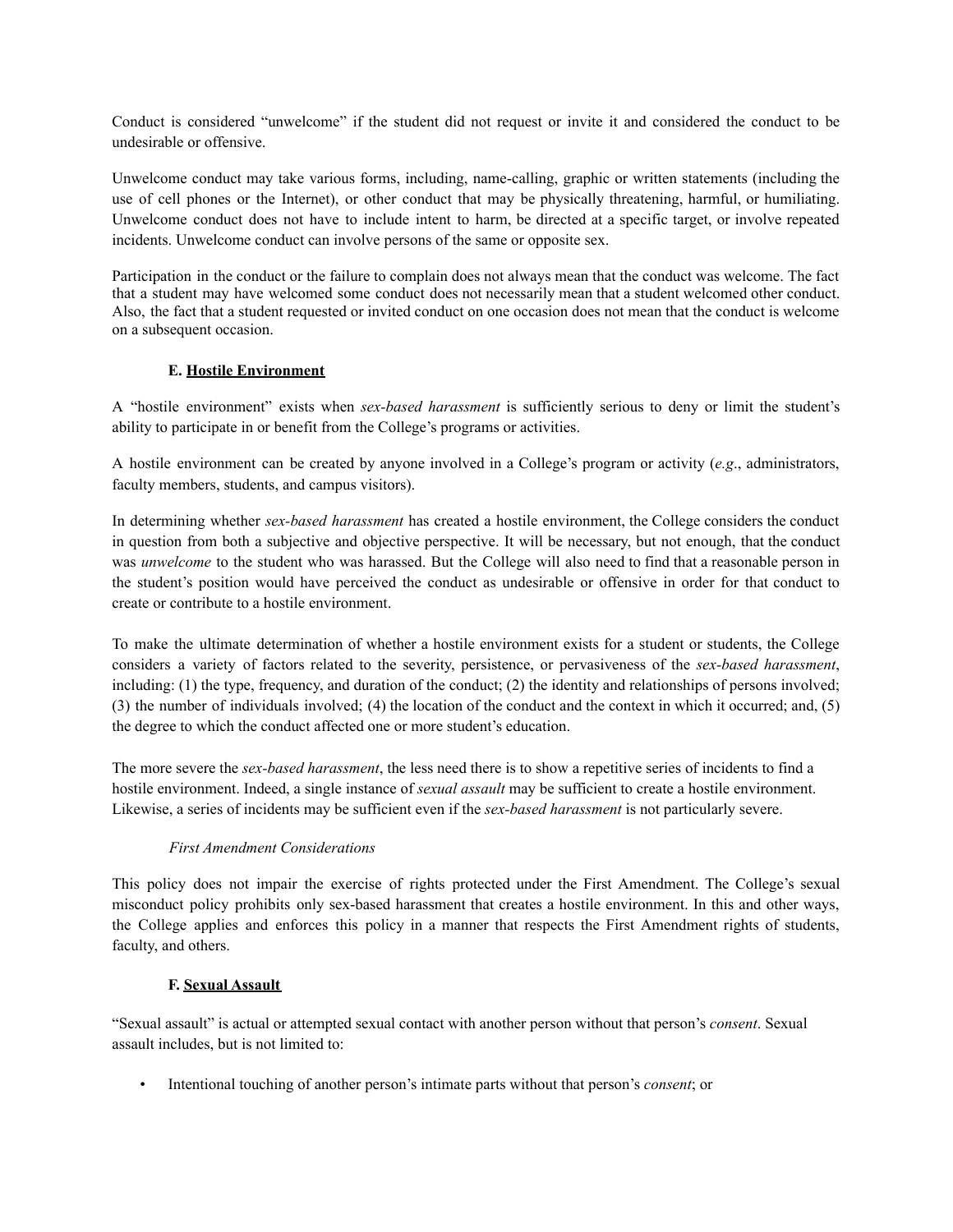- Other intentional sexual contact with another person without that person's *consent*; or
- Coercing, forcing, or attempting to coerce or force a person to touch another person's intimate parts without that person's *consent*; or
- *Rape*, which is penetration, no matter how slight, of (1) the vagina or anus of a person by any body part of another person or by an object, or (2) the mouth of a person by a sex organ of another person, without that person's consent.

## **G. Consent**

"Consent" must be informed, voluntary, and mutual, and can be withdrawn at any time. There is no consent when there is force, expressed or implied, or when coercion, intimidation, threats, or duress is used. Whether a person has taken advantage of a position of influence over another person may be a factor in determining consent. Silence or absence of resistance does not imply consent. Past consent to sexual activity with another person does not imply ongoing future consent with that person or consent to that same sexual activity with another person.

If a person is mentally or physically incapacitated or impaired so that such person cannot understand the fact, nature, or extent of the sexual situation, there is no consent; this includes impairment or incapacitation due to alcohol or drug consumption that meets this standard, or being asleep or unconscious.

#### The College offers the following guidance on Affirmative Consent and assessing incapacitation:

A person who wants to engage in a specific sexual activity is responsible for obtaining Affirmative Consent for that activity. Lack of protest does not constitute Affirmative Consent. Lack of resistance does not constitute Affirmative Consent. Silence and/or passivity also do not constitute Affirmative Consent. Relying solely on non-verbal communication before or during sexual activity can lead to misunderstanding and may result in a violation of this Policy. It is important not to make assumptions about whether a potential partner is consenting. In order to avoid confusion or ambiguity, participants are encouraged to talk with one another before engaging in sexual activity. If confusion or ambiguity arises during sexual activity, participants are encouraged to stop and clarify a mutual willingness to continue that activity.

Affirmative Consent to one form of sexual activity does not, by itself, constitute Affirmative Consent to another form of sexual activity. For example, one should not presume that Affirmative Consent to oral-genital contact constitutes Affirmative Consent to vaginal or anal penetration. Affirmative Consent to sexual activity on a prior occasion does not, by itself, constitute Affirmative Consent to future sexual activity. In cases of prior relationships, the manner and nature of prior communications between the parties and the context of the relationship may have a bearing on the presence of Affirmative Consent.

Affirmative Consent may be withdrawn at any time. Once Affirmative Consent is withdrawn, the sexual activity must cease immediately. In evaluating Affirmative Consent in cases of alleged incapacitation in which drugs or alcohol are involved, the following questions should be considered: (1) *Did the person initiating sexual activity* know that the other party was incapacitated? and if not,  $(2)$  Should a sober, reasonable person in the same situation *have known that the other party was incapacitated?* If the answer to either of these questions is "YES," Affirmative Consent was absent and the conduct is likely a violation of this policy.

Incapacitation is a state beyond drunkenness or intoxication. A person is not necessarily incapacitated merely as a result of drinking or using drugs. The impact of alcohol and other drugs varies from person to person.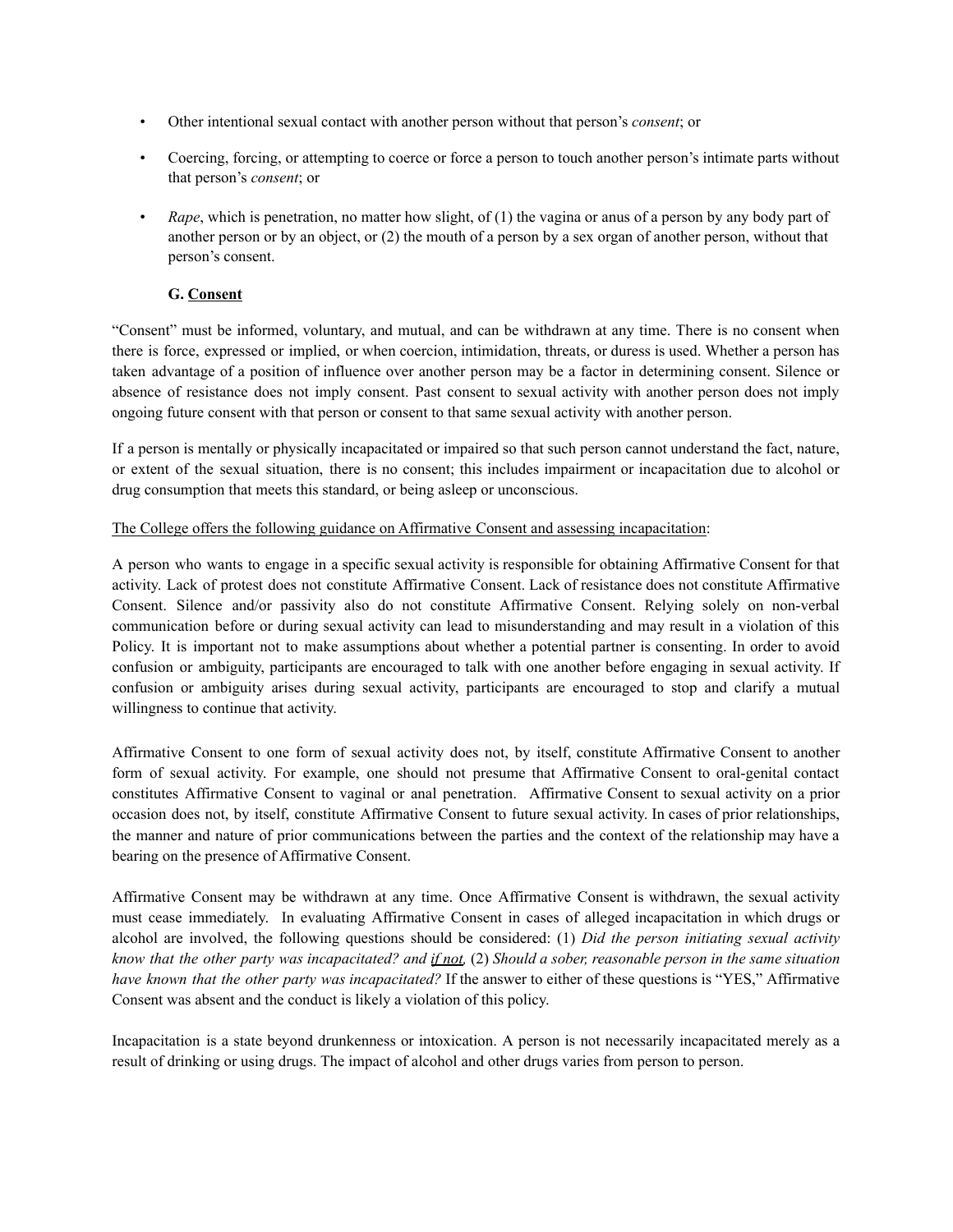One is not expected to be a medical expert in assessing incapacitation. One must look for the common and obvious warning signs that show that a person may be incapacitated or approaching incapacitation. Although every individual may manifest signs of incapacitation differently, typical signs include slurred or incomprehensible speech, unsteady gait, combativeness, emotional volatility, vomiting, or incontinence. A person who is incapacitated may not be able to understand some or all of the following questions: "Do you know where you are?" "Do you know how you got here?" "Do you know what is happening?" "Do you know whom you are with?"

One should be cautious before engaging in Sexual Contact or Sexual Intercourse when either party has been drinking alcohol or using other drugs. The introduction of alcohol or other drugs may create ambiguity for either party as to whether Affirmative Consent has been sought or given. If one has doubt about either party's level of intoxication, the safe thing to do is to forego all sexual activity.

## *Being impaired by alcohol or other drugs is no defense to any violation of this policy.* **H. Sexual Exploitation**

"Sexual exploitation" occurs when a person takes sexual advantage of another person for the benefit of anyone other than that person without that person's *consent*. Examples of behavior that could rise to the level of sexual exploitation include:

- Prostituting another person;
- Recording images (*e.g*., video, photograph) or audio of another person's sexual activity, intimate body parts, or nakedness without that person's *consent*;
- Distributing images (e.g., video, photograph) or audio of another person's sexual activity, intimate body parts, or nakedness, if the individual distributing the images or audio knows or should have known that the person depicted in the images or audio did not *consent* to such disclosure and objects to such disclosure; and,
- Viewing another person's sexual activity, intimate body parts, or nakedness in a place where that person would have a reasonable expectation of privacy, without that person's *consent*, and for the purpose of arousing or gratifying sexual desire.

# **I. Intimate Partner Violence**

Intimate Partner Violence includes any act of violence or threatened act of violence that occurs between individuals who are involved or have been involved in a sexual, dating, spousal, domestic, or other intimate relationship. Intimate Partner Violence includes "dating violence" and "domestic violence" and may include any form of Prohibited Conduct under this policy, including Sexual Assault, Stalking, and Physical Assault.

Physical Assault is threatening or causing physical harm or engaging in other conduct that threatens or endangers the health or safety of any person. Physical Assault will be addressed under this policy if it involves Sexual or Gender-Based Harassment, Intimate Partner Violence, or is part of a course of conduct under the Stalking definition.

#### **J. Stalking**

Stalking occurs when a person engages in a course of conduct directed at a specific person under circumstances that would cause a reasonable person to fear bodily injury or to experience substantial emotional distress.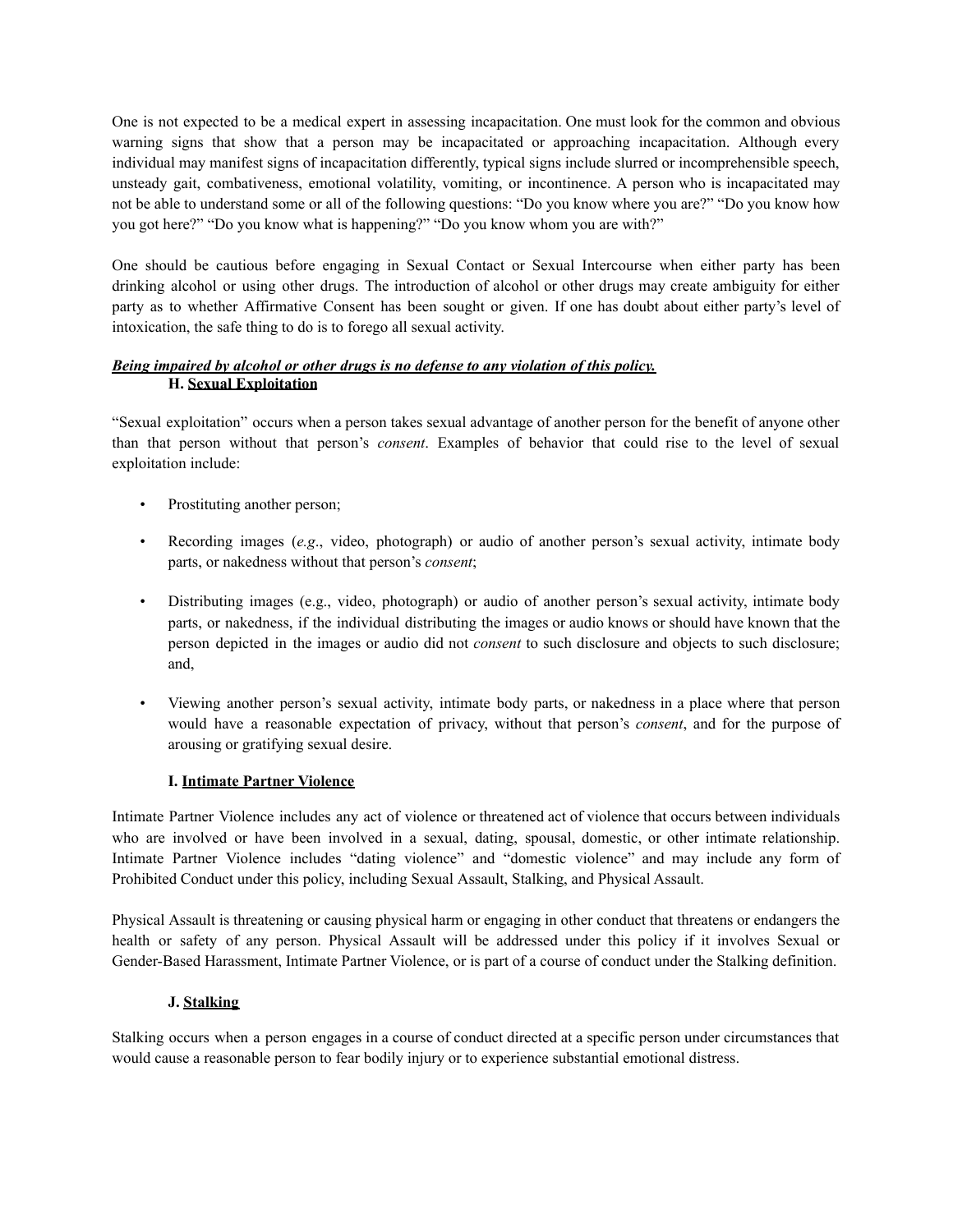Course of conduct means two or more acts, including but not limited to acts in which a person directly, indirectly, or through third parties, by any action, method, device, or means, follows, monitors, observes, surveils, threatens, or communicates to or about another person, or interferes with another person's property. Substantial emotional distress means significant mental suffering or anguish.

Stalking includes "cyber-stalking," a particular form of stalking in which a person uses electronic media, such as the internet, social networks, blogs, cell phones, texts, or other similar devices or forms of contact.

## **K. Retaliation**

The College strictly prohibits any material adverse action against any individual for reporting, providing information, exercising one's rights or responsibilities under this policy, or otherwise being involved in the process of responding to, investigating, or addressing allegations of sexual misconduct. No retaliatory action shall be taken against any person who shall make a good-faith report of alleged harassment, whether the report is shown to have been valid or not. The college will take strong responsive action if retaliation occurs. Anyone who is aware of possible retaliation or has other concerns regarding the response to a complaint of sexual misconduct should report such concerns to the Title IX Coordinator or to a Deputy Title IX Coordinator, who shall investigate the matter and make findings so the College can take appropriate actions to address such conduct in a fair and impartial manner.

## **IV. REPORTING**

Any student or who believes he or she has been harassed, assaulted, stalked or experienced sexual violence in anyway by an employee, student, vendor, visitor or any agent of the college should promptly report the fact incident or incidents and the names of the individuals involved to campus safety, the dean of student life, the director of human resources or to local law enforcement. The dean of student life may be reached at (573) 288-6334 and the director of human resources may be reached at (573) 288-6493. Campus Safety may be reached at (573) 288-6300. You may also contact the Title IX Coordinator at (573) 288-6421. In the event of an emergency local law enforcement should be contacted by dialing 911 in addition to contacting Campus Safety. All full-time employees are considered mandated reporters ("Responsible Employees") (except the Licensed Counselor and Chaplain) and are required to report all forms of sexual harassment or sexual misconduct.

If you have been the victim of sexual misconduct, your first priority should be to get to a place of safety.

- You should then obtain the necessary medical treatment.
- You have the right to decide whether or not to make a statement to law enforcement but it is strongly recommended that you contact Campus Safety at (573) 288-6300 to help guide you through the process. Campus Safety's office is located in the Gladys Crown Student Center in room 201. You can also reach them through email at [campussafety@culver.edu](mailto:campussafety@culver.edu).

There are several options to consider when filing a report. Again, someone can help you through this process to make the best decision for the victim.

#### **A. Reporting and Confidentially Disclosing Sexual Violence: Know the Options**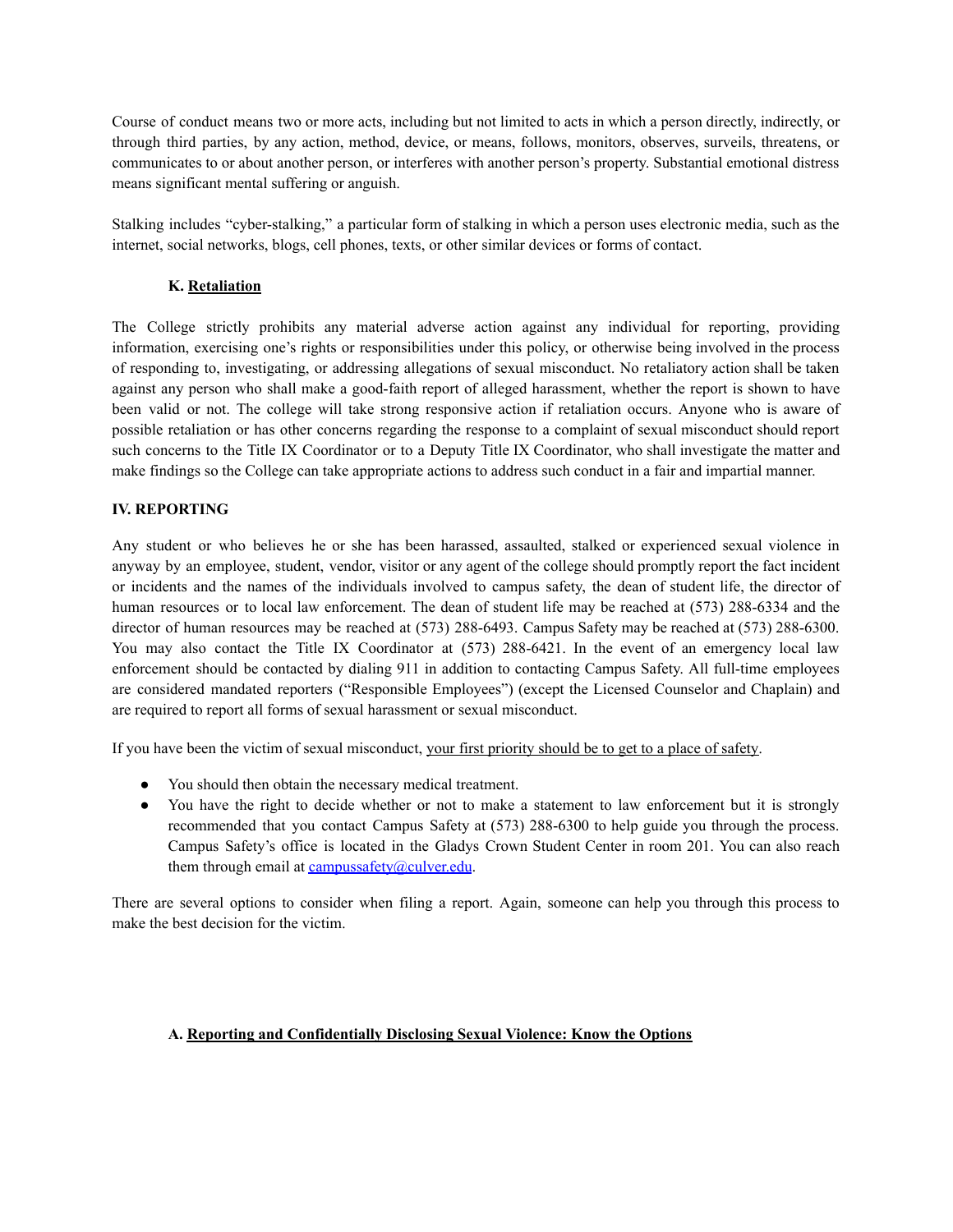The College encourages victims of sexual violence to talk to somebody about what happened – so victims can get the support they need, and so the College can respond appropriately. Different employees on campus have different abilities to maintain a victim's confidentiality.

Some are required to maintain near complete confidentiality; talking to them is sometimes called a "privileged communication." Disclosures to these employees will not trigger a College investigation into an incident against the victim's wishes. Some employees are required to report all the details of an incident (including the identities of both the victim and alleged perpetrator) to the Title IX Coordinator. A report to these employees (called "responsible employees") constitutes a report to the College – and generally obligates the College to investigate the incident and take appropriate steps to address the situation.

This policy is intended to make students aware of the various reporting and confidential disclosure options available to them – so they can make informed choices about where to turn should they become a victim of sexual violence. The College encourages victims to talk to someone identified in one or more of these groups.

# **B. The Options**

## **1. Privileged and Confidential Communications (Professional and Pastoral Counselors)**

Professional, licensed counselors and pastoral counselors (Chaplain) who provide mental-health counseling to members of the school community (and including those who act in that role under the supervision of a licensed counselor) are not required to report any information about an incident to the Title IX Coordinator without a victim's permission.

## **2. Reporting to "Responsible Employees."**

A "responsible employee" is a College employee who has the authority to redress sexual violence, who has the duty to report incidents of sexual violence or other student misconduct, or who a student could reasonably believe has this authority or duty.

When a victim tells a responsible employee about an incident of sexual violence, the victim has the right to expect the College to take immediate and appropriate steps to investigate what happened and to resolve the matter promptly and equitably.

A responsible employee must report to the Title IX coordinator all relevant details about the alleged sexual violence shared by the victim and that the College will need to determine what happened – including the names of the victim and alleged perpetrator(s), any witnesses, and any other relevant facts, including the date, time and specific location of the alleged incident.

To the extent possible, information reported to a responsible employee will be shared only with people responsible for handling the College's response to the report. A responsible employee should not share information with law enforcement without the victim's consent or unless the victim has also reported the incident to law enforcement.

Before a victim reveals any information to a responsible employee, the employee should ensure that the victim understands the employee's reporting obligations – and, if the victim wants to maintain confidentiality, direct the victim to confidential resources.

If the victim wants to tell the responsible employee what happened but also maintain confidentiality, the employee should tell the victim that the College will consider the request, but cannot guarantee that the College will be able to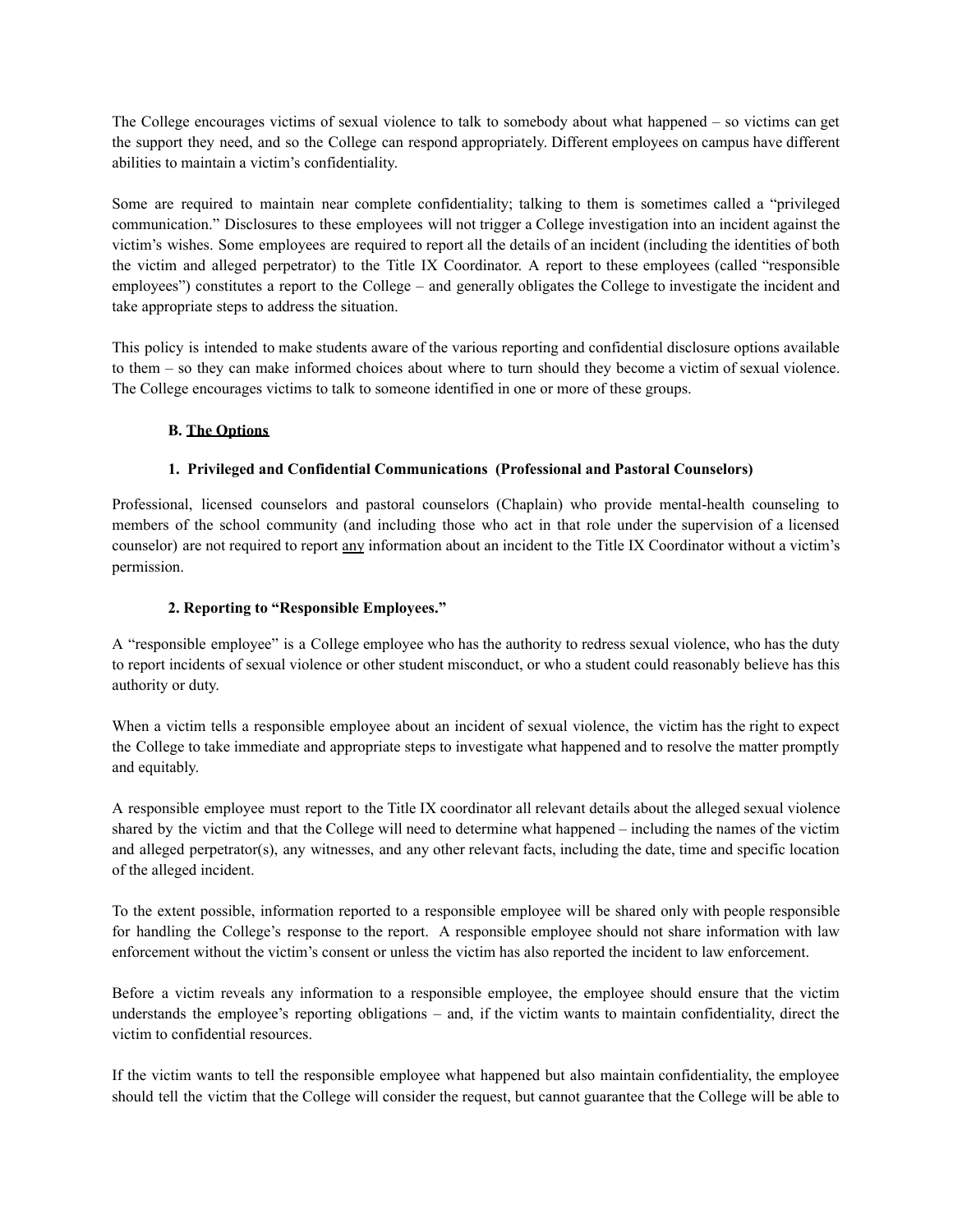honor it. In reporting the details of the incident to the Title IX Coordinator, the responsible employee will also inform the Coordinator of the victim's request for confidentiality.

Responsible employees will not pressure a victim to request confidentiality, but will honor and support the victim's wishes, including for the College to fully investigate an incident. By the same token, responsible employees will not pressure a victim to make a full report if the victim is not ready to.

## **3. Requesting Confidentiality From the College: How the College Will Weigh the Request and Respond.**

If a victim discloses an incident to a responsible employee but wishes to maintain confidentiality or requests that no investigation into a particular incident be conducted or disciplinary action taken, the College must weigh that request against the College's obligation to provide a safe, non-discriminatory environment for all students, including the victim.

If the College honors the request for confidentiality, a victim must understand that the College's ability to meaningfully investigate the incident and pursue disciplinary action against the alleged perpetrator(s) may be limited.

Although rare, there are times when the College may not be able to honor a victim's request in order to provide a safe, non-discriminatory environment for all students.

The College has designated the following individual(s) to evaluate requests for confidentiality once a responsible employee is on notice of alleged sexual violence: Pat Atwell, Deputy Title IX Coordinator and Amy Baker, Deputy Title IX Coordinator.

When weighing a victim's request for confidentiality or that no investigation or discipline be pursued, the Title IX Deputy Coordinators will consider a range of factors, including the following:

The increased risk that the alleged perpetrator will commit additional acts of sexual or other violence, such as:

- whether there have been other sexual violence complaints about the same alleged perpetrator;
- whether the alleged perpetrator has a history of arrests or records from a prior school indicating a history of violence;
- whether the alleged perpetrator threatened further sexual violence or other violence against the victim or others;
- whether the sexual violence was committed by multiple perpetrators;
- whether the sexual violence was perpetrated with a weapon;
- whether the victim is a minor;
- whether the College possesses other means to obtain relevant evidence of the sexual violence (e.g., security cameras or personnel, physical evidence); and
- whether the victim's report reveals a pattern of perpetration (e.g., via illicit use of drugs or alcohol) at a given location or by a particular group.

The presence of one or more of these factors could lead the College to investigate and, if appropriate, pursue disciplinary action. If none of these factors is present, the College will likely respect the victim's request for confidentiality.

Confidentiality will be observed to the extent possible while still allowing a thorough investigation. Students should understand that most employees are obligated to report any sexual misconduct, harassment, and/or hazing incident to campus safety. However, the request of the complainant to remain confidential will be considered during the investigation. The Chaplain and Professional Licensed Counselor are the only employees that are protected by law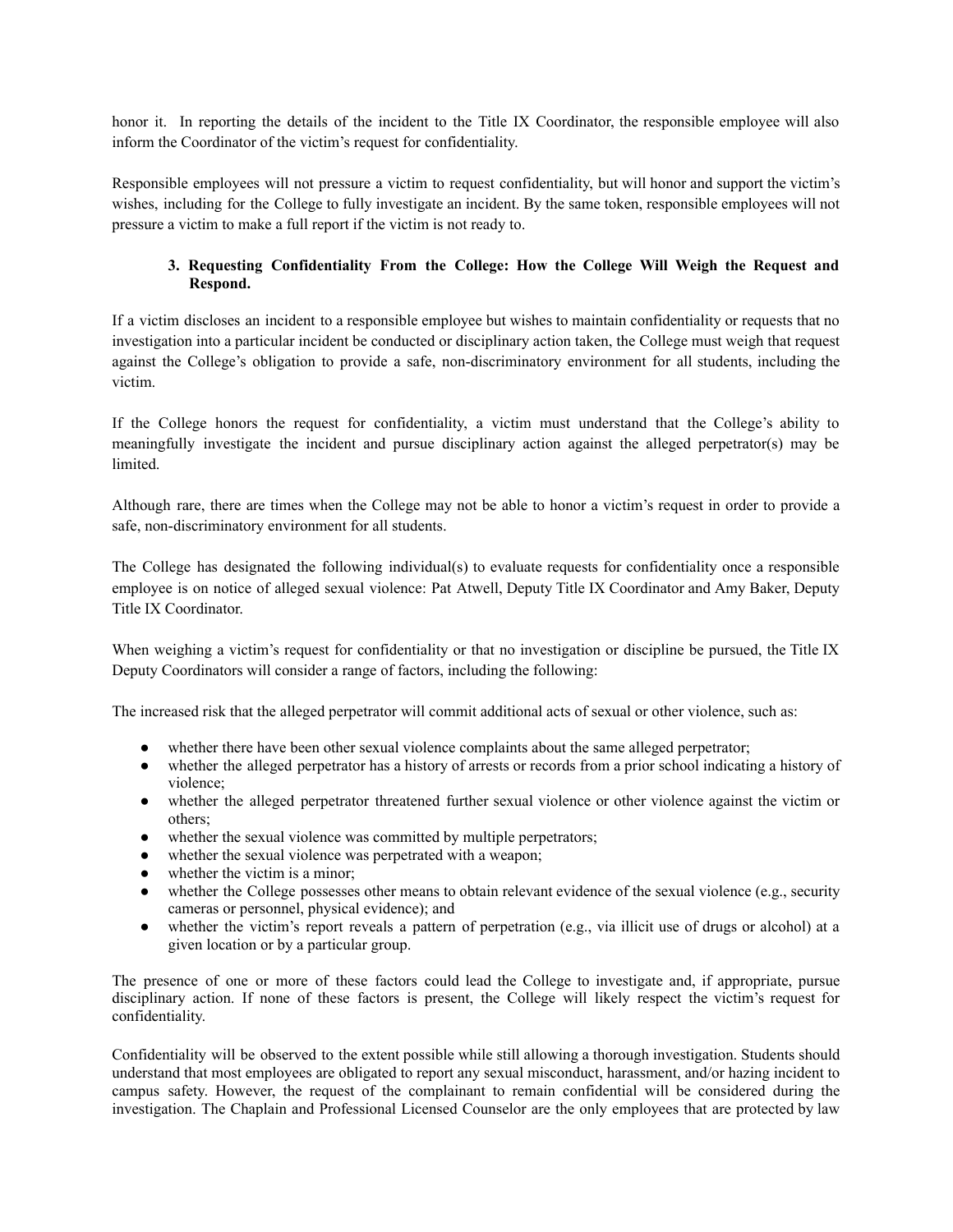to hold confidence. It should be noted that the College may do an investigation without the person's consent if action is severe, predatory, pervasive, or persistent. In cases where an individual reporting sexual misconduct requests anonymity or does not wish to proceed with an investigation, the College, will attempt to honor that request but, in some cases, the Title IX Coordinator or Deputy Title IX Coordinator may determine that the College needs to proceed with an investigation based on concern for the safety or well-being of the broader College community (e.g., risk of future acts of sexual violence or a pattern of sexual misconduct). The College reserves the right to take appropriate action in such circumstances, including in cases when the individual reporting the misconduct is reluctant to proceed.

**If the College determines that it cannot maintain a victim's confidentiality**, the College will inform the victim prior to starting an investigation or as soon as reasonably possible and will, to the extent possible, only share information with people responsible for handling the College's response.

The College will remain ever mindful of the victim's well-being, and will take ongoing steps to protect the victim from retaliation or harm and work with the victim to create a safety plan.

Retaliation against the victim, whether by students or College employees, will not be tolerated. The College will also:

- assist the victim in accessing other available victim advocacy, academic support, counseling, disability, health or mental health services, and legal assistance both on and off campus;
- provide other security and support, which could include issuing a no-contact order, helping arrange a change of living or working arrangements or course schedules (including for the alleged perpetrator pending the outcome of an investigation) or adjustments for assignments or tests; and
- inform the victim of the right to report a crime to campus or law enforcement and provide the victim with assistance if the victim wishes to do so.
- The College may not require a victim to participate in any investigation or disciplinary proceeding.

Because the College is under a continuing obligation to address the issue of sexual violence campus-wide, reports of sexual violence (including non-identifying reports) will also prompt the College to consider broader remedial action – such as increased monitoring, supervision or security at locations where the reported sexual violence occurred; increasing education and prevention efforts, including to targeted population groups; conducting climate assessments/victimization surveys; and/or revisiting its policies and practices.

**If the College determines that it can respect a victim's request for confidentiality**, the College will also take immediate action as necessary to protect and assist the victim.

#### **Miscellaneous**

Take Back the Night and other public awareness events

Public awareness events such as "Take Back the Night," the Clothesline Project, candlelight vigils, protests, "survivor speak outs" or other forums in which students disclose incidents of sexual violence, are not considered notice to the College of sexual violence for purposes of triggering its obligation to investigate any particular incident(s). Such events may, however, inform the need for campus-wide education and prevention efforts, and the College will provide information about students' Title IX rights at these events.

#### **Anonymous Reporting**

Although the College encourages victims to talk to someone, the College provides an online form for anonymous reporting (See Option 2 below). The system will notify the user (before he or she enters information) that entering personally identifying information may serve as notice to the College for the purpose of triggering an investigation.

**Amnesty**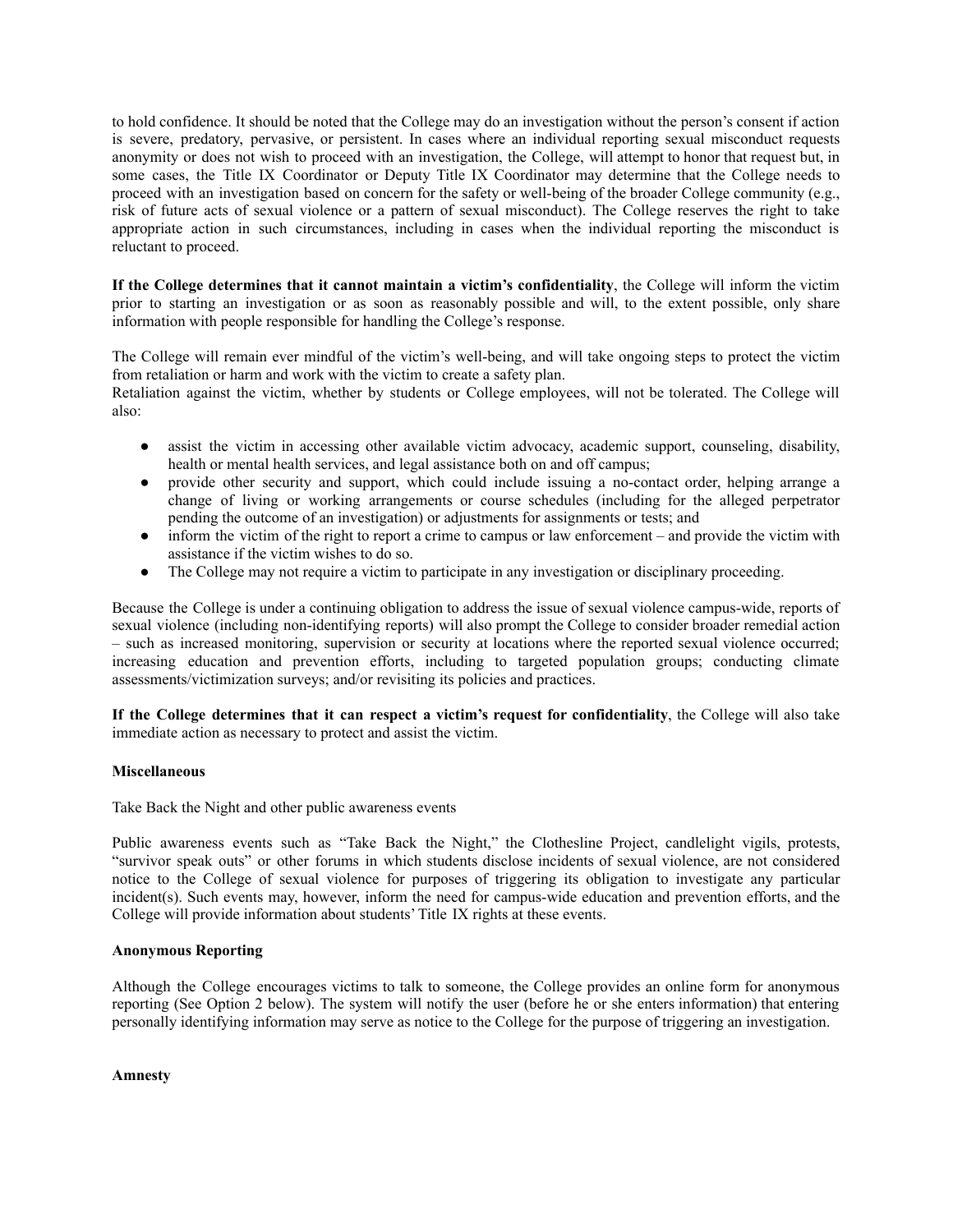The College encourages reporting of sexual misconduct and seeks to remove any barriers to an individual/group making a report. The College recognizes that an individual who has been drinking or using drugs at the time of the incident may be hesitant to make a report because of potential consequences for their own conduct. An individual(s) who reports sexual misconduct that was directed at them or another person, either as a Complainant or a third party witness, will not be subject to disciplinary action by the College for their own personal consumption of alcohol or drugs at or near the time of the incident, provided that any such violations did not and do not place the health or safety of any other person at risk. The College may, however, initiate an educational discussion or pursue other educational interventions regarding alcohol or other drugs. These interventions do not include involuntary leaves for students from the College. Amnesty will not be extended for any violations of College policy other than alcohol/drug use. In addition, amnesty does not preclude or prevent action by police or other legal authorities.

## **4. Reporting Option Examples**

## **OPTION 1: REPORT INCIDENT, BUT CHOOSE NOT TO FILE A COMPLAINT OR CHARGES**

- A report is a written account of what happened. A complaint is a formal request for the College to investigate the assault and adjudicate as appropriate. You are encouraged to file a report of the incident, even if you are not certain you want to file a complaint.
- Telling your experience to any campus official does not obligate you to report it to the law enforcement, nor does reporting it to law enforcement obligate you to file an official report to the College—these are separate processes.
- As mentioned earlier, the College may file a complaint even if you do not want to file a formal complaint if the College believes there is a threat to the safety of the college environment.
- There are no time limits for filing a complaint.

## **OPTION 2: FILE A COMPLAINT WITH THE COLLEGE**

- Campus Safety, C-SC's Title IX Coordinator, or the Dean of Students can take your complaint. There is also a silent witness form online under campus life, and campus safety.
- You have formal and informal avenues you can pursue, or you can decide not to pursue the case at any time.
- Investigations are conducted by members of campus safety that have been trained in Title IX investigations.

#### **OPTION 3: PURSUE CRIMINAL CHARGES**

- If you want to file an official report of the incident with law enforcement, you can initiate a report by contacting the Canton Police Department or Lewis County Sheriff's Office.
- Members of the Division of Student Life or Campus Safety can also assist you in contacting law enforcement.
- Your report does not obligate you to follow through with legal action or action through the College.

# **OPTION 4: PURSUE BOTH COLLEGE AND CRIMINAL CHARGES**

• Processes outlined in options 2 and 3 occur simultaneously.

## **Reporting to Law Enforcement**

The College encourages individuals to report incidents of sexual misconduct to local law enforcement officials. Timely reporting to law enforcement is an important factor in the successful investigation and prosecution of crimes, including sexual violence crimes, and may lead to the arrest of an offender or aid in the investigation of other incidents.

An individual who has experienced sexual misconduct has the right to choose whether to file a police report. Filing a police report can result in the investigation of whether sexual violence or related crimes occurred and the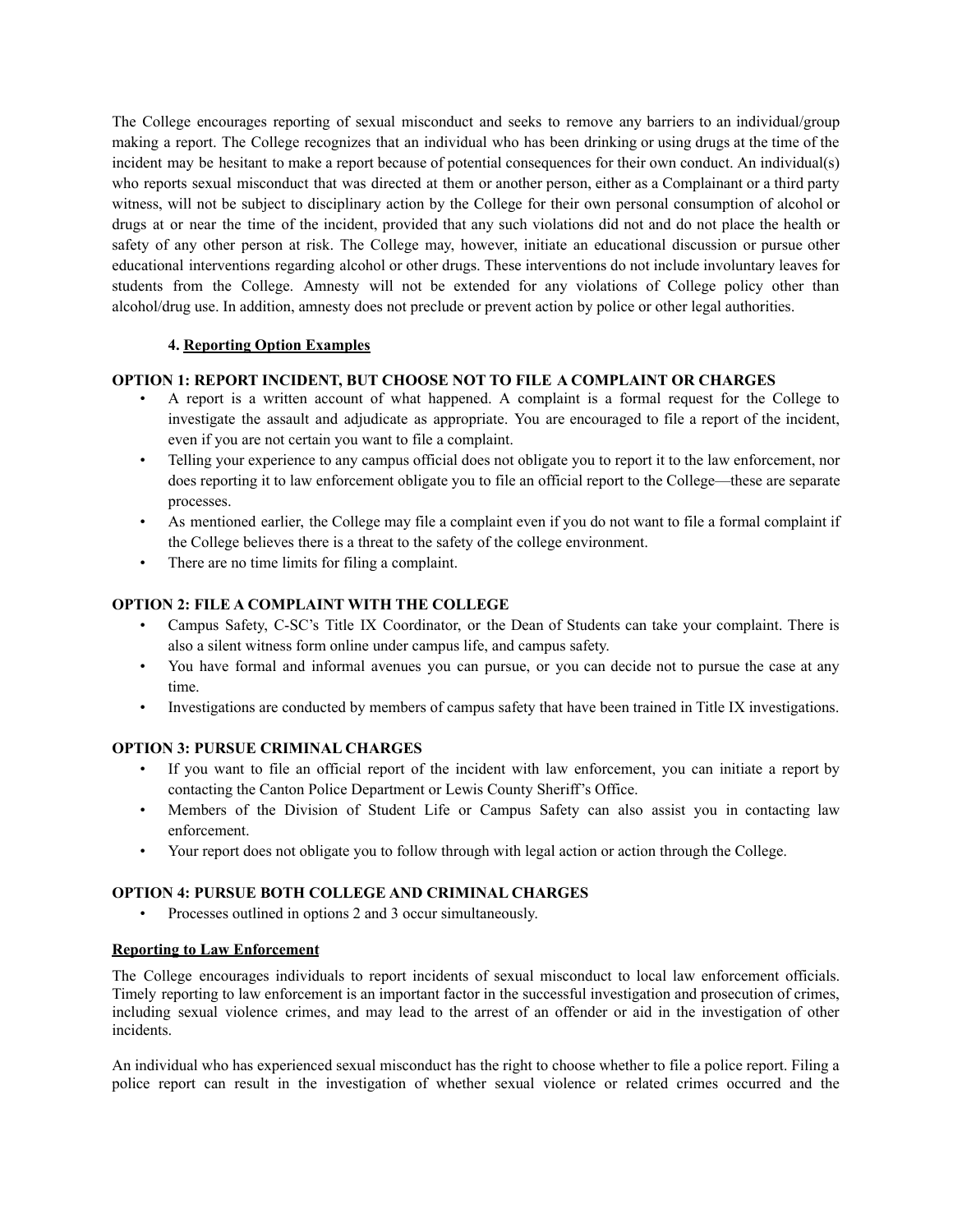prosecution of those crimes against a perpetrator. In the event of an emergency local law enforcement may be contacted by dialing 911. Local law enforcement may also be contacted as follows:

**Canton, Missouri Police Department**

108 North 5<sup>th</sup> Street Canton, MO 63435 Phone: (573) 288-4412 (Non-Emergency)

**Lewis County, Missouri Sheriff**

107 South Washington Street Monticello, MO 63457 Phone: (573) 767-5287 (Non-Emergency)

#### **Resolution**

As outlined in the Code of Conduct, the college is committed to the prompt resolution of any alleged violation of this policy. The appropriate administrator will conduct an investigation as is necessary to determine the validity of the complaint. All such claims will be promptly investigated and corrective action taken, if warranted, to ensure that further harassment or sexual misconduct does not occur and the victim is protected through the best efforts of the college. It should be noted that the College's ability to investigate in a particular situation may be affected by any number of factors, including whether the report is anonymous, the Reporting Party is willing to file a report or to consent to an Investigation, the Reporting Party's request for confidentiality, the location where the alleged conduct occurred, and the College's access to information relevant to the alleged or suspected violation of the Policy. The College is nonetheless committed to investigating and resolving all alleged and suspected violations of the Policy to the fullest extent possible under the circumstances.

## **V. WHAT ASSISTANCE IS AVAILABLE?**

Several options can be offered to a survivor of sexual assault, harassment, stalker, or a victim of intimate partner violence as appropriate to the circumstances**,** including:

- discussion about options regarding different levels of addressing the assault;
- assistance with filing charges through the College conduct system;
- issuance of a no-trespass or no-contact letter;
- referral to counseling, spiritual guidance, and other support services (the college offers free counseling to anyone that may request it or need it);
- if the person reports to the person allegedly causing the violation accommodations can be made to possibly change report lines until the situation is resolved;
- accommodations can be made academically or residentially; and
- assistance in notifying proper law enforcement authorities, if the student or employee so chooses.

Contact information for assistance is listed above in the reporting section.

# **VI. AFTER A REPORT IS FILED (INVESTIGATION AND CONDUCT PROCESS)**

The College's investigative and resolution processes of reports of violations of this policy will be prompt, fair and impartial. The procedures set forth below are intended to afford a prompt response to reports of sexual misconduct, to maintain privacy and fairness consistent with applicable legal requirements, and to impose appropriate sanctions on violators of this policy.

After a report is filed there will be a Title IX investigation in which a trained investigator will determine whether there is "more likely than not" evidence that an alleged violation occurred. Please refer to the Code of Student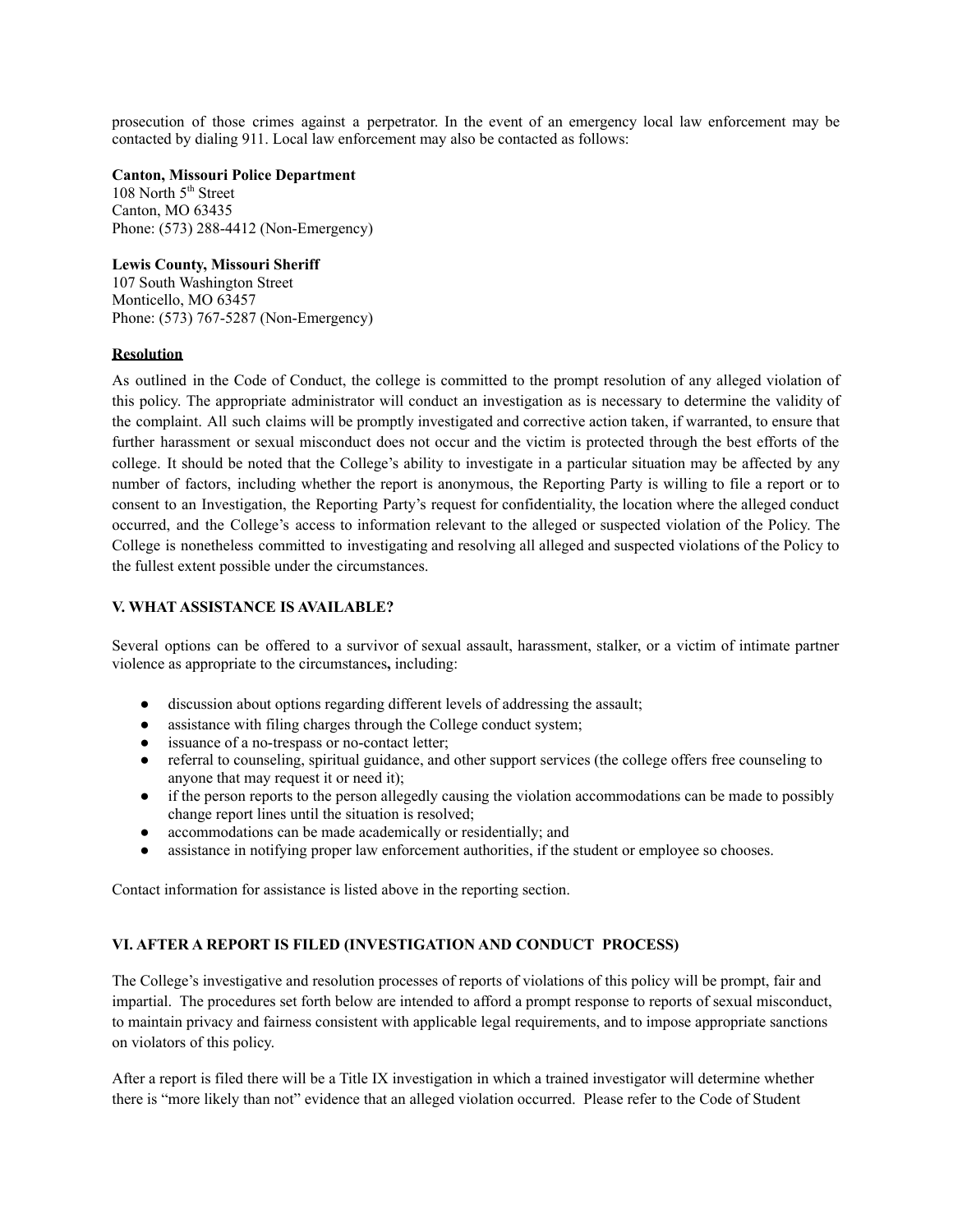Conduct on conduct authority. The timeframe of an investigation will depend upon the availability to interview witnesses, access information, and whether or not law enforcement is involved (based on the reporting party's request). The timely manner of an investigation is important and most investigations will be completed within one week, but other factors may delay the response. The trained investigator will conduct interviews of both parties and any witnesses. The reporting party and the responding party have the opportunity to have an advisor of their choice during any meeting or interview. The College will keep both parties (the reporting party and the responding party) informed throughout the process. Prior to completion of the investigative report, the college will send each party and the party's advisor, if any, the evidence subject to inspection and review in an electronic format, and the parties will have 10 calendar days to submit a written response which the investigator will consider prior to completion of the investigative report.

Interim actions or supportive measures may be provided before a final decision is made if necessary in order to protect the parties and the broader campus community. Interim actions and supportive measures may be provided whether or not there is a complaint or resolution process commenced. The College will make accommodations and provide supportive measures for an individual who believes they have experienced sexual misconduct, or to others involved in the process including those adversely affected by allegations of sexual misconduct if requested and reasonably available. The College may take such steps even when an individual asks that the College keep a reported violation of this policy confidential and that it not investigate the matter, and regardless of whether an individual chooses to report to law enforcement.

Examples of interim or supportive measures include:

- Referral to counseling, medical or mental health services
- Establishing a no contact directive prohibiting the parties involved from communication with each other during the resolution process
- Education to the campus community
- Providing campus escorts
- Offering adjustments to academic deadlines or course schedules

Additionally, a student or employee may be temporarily suspended pending completion of an investigation, particularly when, in the judgment of the Title IX coordinator(s) or their designee(s), the safety or well-being of any member of the campus community may be jeopardized by the on-campus presence of the respondent.

To request an interim action or supportive measure, individuals who believe they have experienced sexual misconduct should contact the Title IX coordinator or Dean of Student Life. If a respondent, witness or person accused of misconduct feels that they need interim measures, please contact the Title IX coordinator.

The College will maintain as confidential any interim actions or supportive measures provided to an individual, to the extent possible (e.g. to the extent that maintaining such confidentiality would not impair the ability of the College to provide the accommodations or protective measures).

Any concern about a violation of an interim action and/or supportive measure or need to change the level of protection should be reported to the Title IX coordinator.

An informal resolution (i.e. mediation or couple counseling) will only be used if both parties voluntarily agree to do so. In cases of sexual harassment or sexual assault informal resolution will not be used and only the formal resolution process will be utilized. The reporting party can end the informal process at any time and begin the formal complaint process.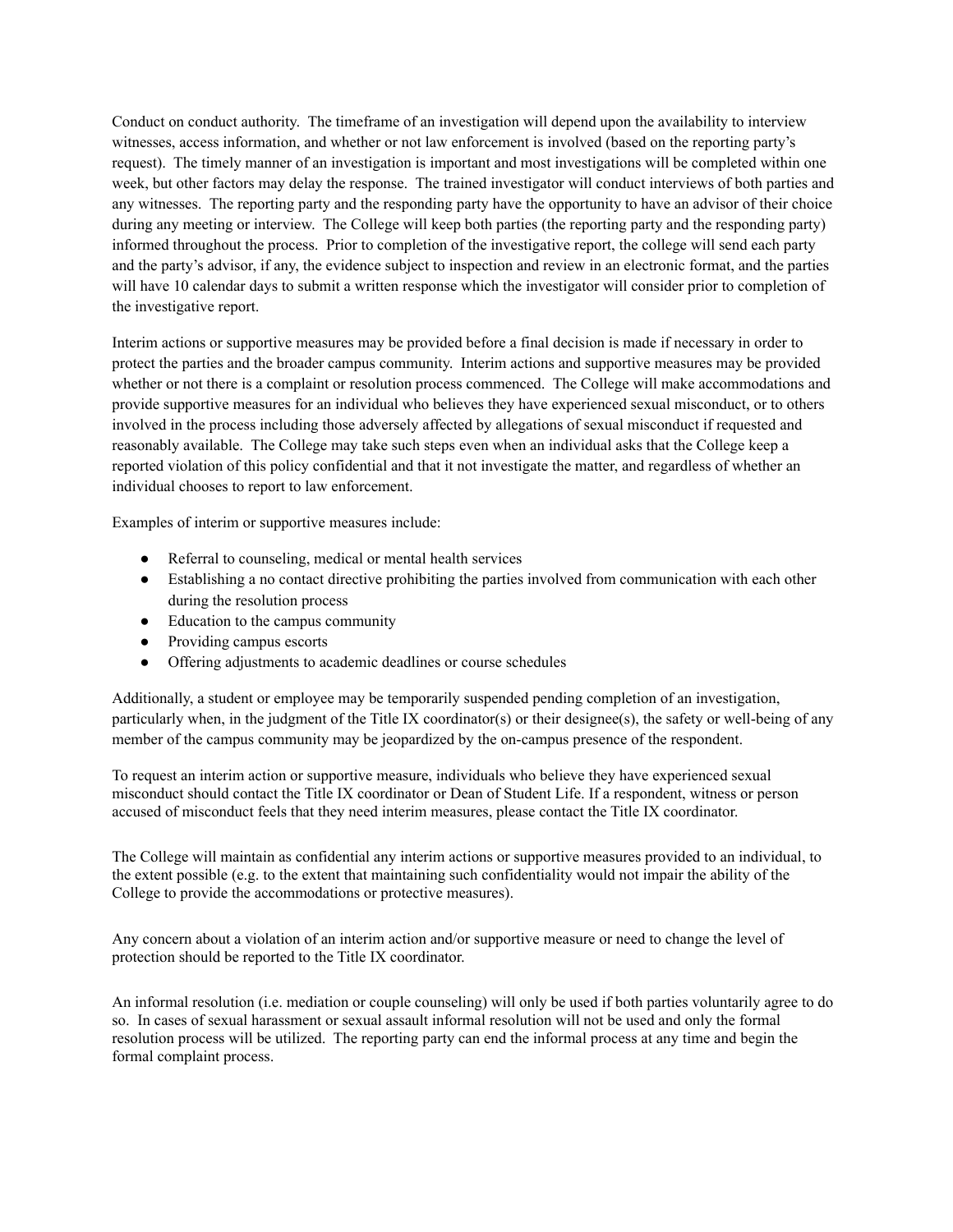If the Title IX investigator determines that "more likely than not" a violation occurred the responding party will have the option to accept the finding of the investigator or dispute the finding. If the responding party accepts the finding of the investigator then it will be sent to the Dean of Student Life for sanctioning. If the responding party disputes the finding it will be referred to the Conduct Panel, made up of three (3) faculty and/or staff members that have been trained to hear conduct issues. The Title IX Coordinator will sit on the panel as an ex officio member to regulate policy but will not have a final vote in the case. The Dean of Student Life or designee will act as hearing officer, but will not have a final vote in the case. The Conduct Panel meeting will occur no later than five (5) business days after the investigation concludes including receipt of written responses from both parties. The Conduct Panel will determine only if a policy violation has occurred. If they determine a policy violation has occurred it will be given to the Dean of Student Life to review and make a sanction. The range of sanctions is set forth in the Code of Student Conduct.

Hearing procedures are as follows:

- A live hearing will be held as a part of the formal adjudication process. The hearing may be conducted with all parties physically present or, at the request of either party, participants may appear virtually, with technology enabling them to see and hear each other;
- The responding party, the reporting party, and their advisors will have access to any information that will be presented at the conduct meeting;
- Both fact and expert witnesses may be presented by either party;
- Legally privileged information (such as medical records) may not be used without that party's voluntary, written consent;
- Each party's advisor is permitted to cross-examine the other party and any witnesses in the live hearing directly, orally, and in real time;
- Cross-examination may be conducted by the party's advisor and never by the party personally;
- If a party does not have an advisor to conduct cross-examination, the college will provide an advisor to the party free of charge;
- Only relevant cross-examination and other questions may be asked of a party or witness; the hearing officer will determine whether a question is relevant, and explain any decision to exclude a question as not relevant, before a party or witness answers a cross-examination or other question;
- Questions and evidence regarding the complainant's sexual predisposition or prior sexual behavior are not relevant, unless such questions and evidence are offered to prove that someone other than the respondent committed the alleged conduct, or concern specific incidents of the complainant's prior sexual behavior with respect to the respondent and are offered to prove consent;
- If a party or witness does not submit to cross-examination at the live hearing, the conduct panel must not rely on any statement of that party or witness in reaching a determination regarding responsibility;
- An audio or audiovisual recording or transcript of any live hearing will be made available to all parties for review.

The reporting party and/or the responding party will have the option to appeal the decision and/or sanction as outlined in the Code of Student Conduct. All appeals are heard by the Appeals Committee. Please refer to the Appeals section in the Code of Student Conduct. The Appeals Committee is made of up of faculty, staff, and students. The committee has been trained by the Title IX Coordinator and Dean of Student Life. Their decision will be conducted in an impartial manner and any committee member with a conflict of interest will not hear the case. The reporting party and/or responding party have three (3) days to submit a written appeal. Written notification will be provided to the reporting party and responding party regarding the final outcome. The Title IX Coordinator will be kept informed throughout the process and will review all findings to make sure they are compliant with policy. The College will comply with law enforcement requests for cooperation and such cooperation may require the College to suspend the fact finding aspect of the Title IX investigation while the law enforcement agency is in the process of gathering evidence. The College will promptly resume its Title IX investigation as soon as notified by the law enforcement agency that it has completed the evidence gathering process. The College has an obligation to